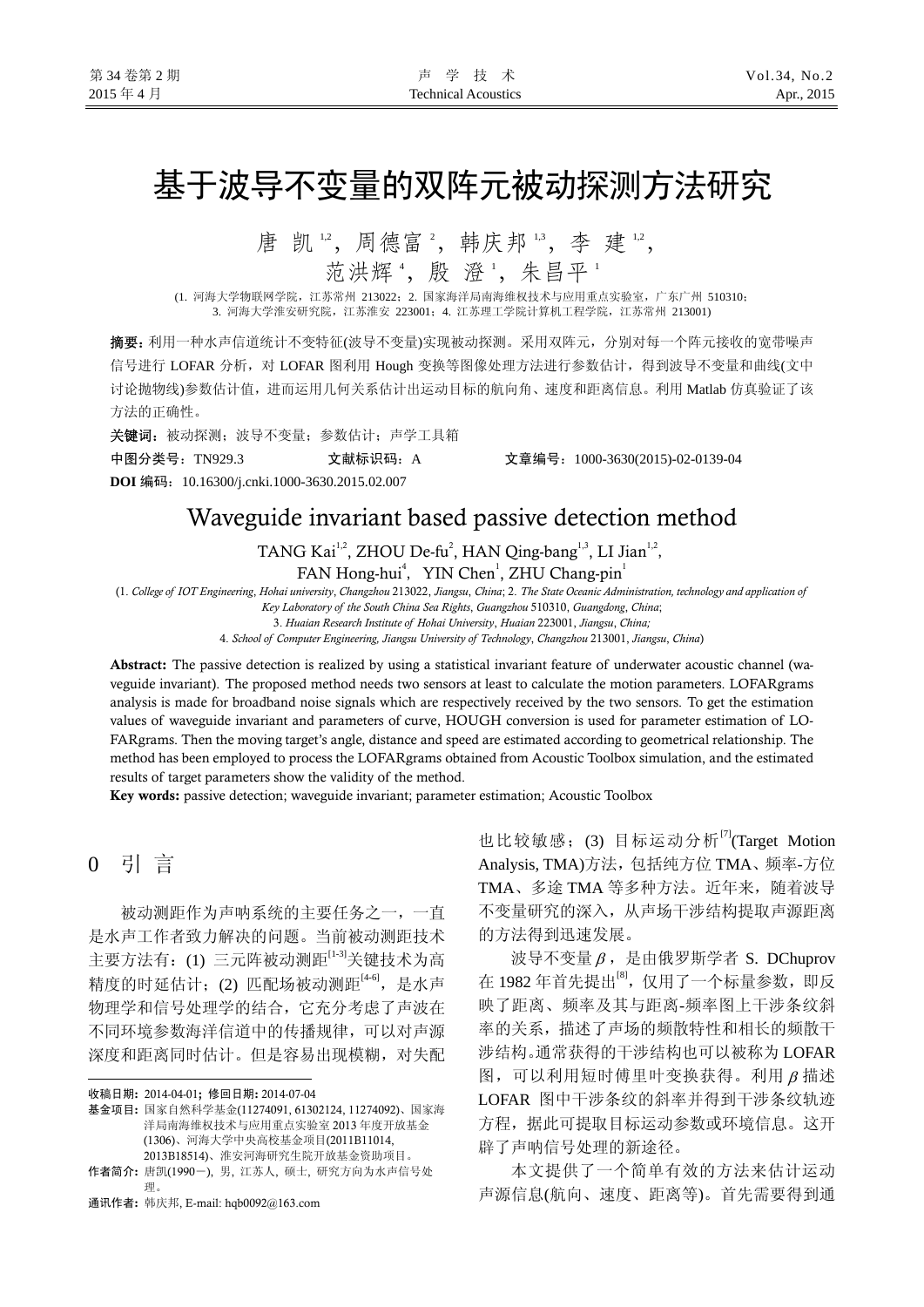过持续接收目标声信号产生的 LOFAR 图, 然后对 该图利用 Hough 变换进行图像处理,提取图中曲线 的参数值(计算波导不变量)。最后结合阵元之间的 几何关系与干涉条纹方程<sup>[9]</sup>,估计出目标的运动信 息。

1波导不变量

根据定义,波导不变量[8,10]可以表示为:

$$
\beta = \frac{r}{\omega} \frac{d\omega}{dr} = -\frac{d(1/\nu)}{d(1/\mu)}\tag{1}
$$

式中:*r* 为距离;<sup>ω</sup> 为角频率;β 为不变量,Pekeris 波导中其近似值为 1; υ 为简正波的平均相速度; μ 为平均群速度。

因此,若海洋环境信息已知,根据式(1)可以预 报 β 值。但是该方法较麻烦,而且实际中很难确知 海洋环境信息。实际上,可以利用短时傅里叶变换 得到 LOFAR 图, 通过建立干涉条纹与 β 的关系, 进而根据图像处理方法提取 β 。

如图 1 所示,在 Pekeris 波导下,通过仿真数 据可得到距离-频率图。从图中可以清晰地看到有 规律的干涉图案,它们的干涉条纹斜率也可以通过 波导不变量来表征。



2干涉条纹方程

在距离无关波导的情况下,假设目标运动如图 2 所示,是一个由远及近、由近及远的过程。接收 阵的声学中心 R 位于坐标原点 O,目标 s 作匀速直 线运动, 其速度为 ν, 辐射宽带连续谱信号, 最近 通过距离为 $r_{\!0}$ ,最近通过时刻为 $t_{\!0}$ 。

由几何运动关系可以推导[11]得出 LOFAR 图上 干涉条纹满足下面关系式:

$$
\omega = \omega_0 [1 + (v/r_0)^2 (t - t_0)^2]^{1/2}
$$
 (2)

式中:  $r_0$  为最近点距离;  $t_0$  为到达最近点距离的时 刻; $\omega_{\!0}$ 为积分常数。

若方括号内项[1+(v/r<sub>0</sub>)<sup>2</sup>(t-t<sub>0</sub>)<sup>2</sup>]接近1(一般容易 满足),则方程依据泰勒级数展开进一步近似为:

$$
\omega - \omega_0 = \frac{\omega_0}{2} \beta (v/r_0)^2 (t - t_0)^2 \tag{3}
$$

式(3)又可以写成:

$$
(t - t_0)^2 = \frac{2}{f_0 \cdot \beta \cdot (v/r_0)^2} \cdot (\omega - \omega_0)
$$
 (4)

式(4)符合抛物线的标准方程:

$$
(x-x_0)^2 = 2 \cdot p \cdot (y-y_0) \tag{5}
$$

式(5)中,*p* 为抛物线参数,是正常数。



Fig.2 Target motion diagram for a single sensor

### 3 双阵元测距原理

双阵元定位模型如图 3 所示。目标通过阵元 A 和 B 的最近距离分别为  $D_{\!\scriptscriptstyle 1}$  和  $D_{\!\scriptscriptstyle 2}$ ,最近时刻分别为  $t_{01}$ 和 $t_{02}$ ,  $\Delta d$  为两阵元间距离,航向角为 $\theta$  。



图 3 目标运动几何关系图 Fig.3 Geometrical relationship between a moving target and two receiving sensors

每个阵元接收器信号生成 LOFAR 图,干涉条 纹都满足式(2),呈抛物线状。

由式(4)和式(5),可以得出:

$$
r_0 = \sqrt{p \cdot f_0 \cdot \beta \cdot v^2} \tag{6}
$$

于是,根据式(6),可以得出目标经过阵元 A 和 阵元 B 的最近距离分别为:

$$
\omega = \omega_0 [1 + (v/r_0)^2 (t - t_0)^2]^{1/2}
$$
\n(2) 
$$
D_1 = \sqrt{p_1 \cdot f_{01} \cdot \beta \cdot v^2}
$$
\n(7)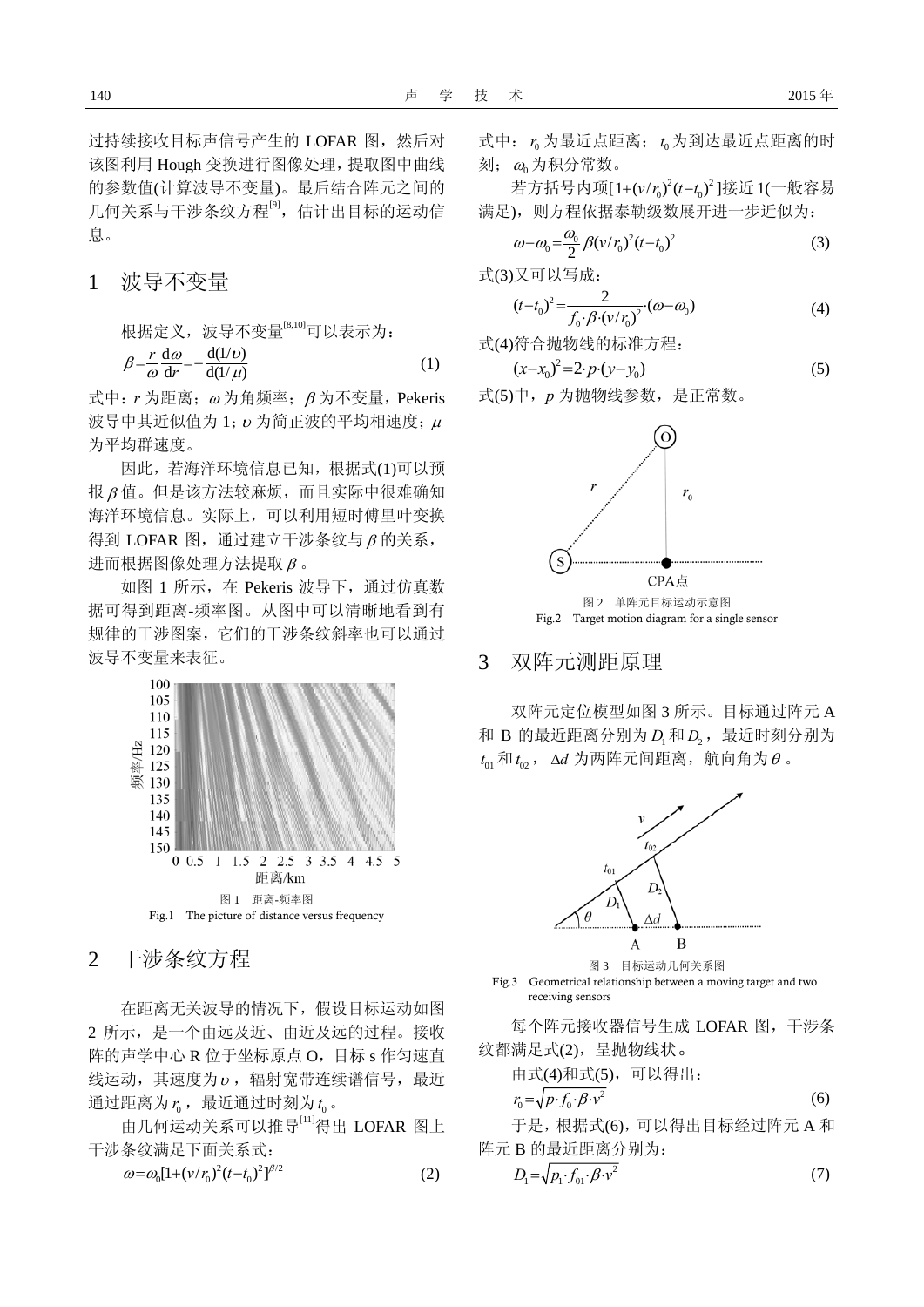| $D_2 = \sqrt{p_2 \cdot f_{02} \cdot \beta \cdot v^2}$                    | (8)   |
|--------------------------------------------------------------------------|-------|
| 由图 3 中简单几何关系, 有:                                                         |       |
| $\Delta d$ sin $\theta = D_2 - D_1$                                      | (9)   |
| $\Delta d \cos \theta = \Delta t \cdot v$ , $\Delta t = t_{01} - t_{02}$ | (10)  |
|                                                                          | 俎列超光的 |

两个阵元上都会接收到信号,得到相关的 LOFAR 图, 通过对 LOFAR 图干涉条纹的处理, 可  $U$  分别求得波导不变量  $\beta$ , 取相关和均值得到一个 相对精确的波导不变量 β 。结合式(7)~(10)可以求 得目标速度信息、航向信息和最近点距离。

#### 4 仿真研究

本文用计算机仿真来验证以上方法的准确性和 合理性。仿真主要采用声学工具箱(AT)。仿真设定: 动目标以 3.23 m/s 作匀速运动(如图 3 所示), 运动 方向与阵元方向的夹角为 37°, 与阵元 A 的最近距 离为 D<sub>1</sub>=3500 m ,阵元 A 和阵元 B 之间的距离为 Δd=200 m ,目标运动时持续辐射 300~600 Hz 的低 频宽带噪声。本次仿真主要环境参数如图 4 所示。



在图 3 模型中,通过仿真可以在 A 阵元和 B 阵元处分别得到 LOFAR 图 A 和 LOFAR 图 B, 如 图 5 所示。从图 5 中可以看到明显的抛物线形状的 干涉条纹,这是因为低频声场存在稳定的干涉结 构,当动目标由远-近-远通过阵元时,接收器上产 生的 LOFAR 图干涉条纹形状就会呈现抛物线型。 而抛物线的顶点所对应的时刻,就是通过最近点 (CPA)的时刻。

由图 5 可知,目标通过阵元 A 的 CPA 点:  $t_{0{\rm A}}$ ≈600 s,目标通过阵元 B 的 CPA 点:  $t_{0{\rm B}}$ ≈651 s, 于是 Δ*t =t*<sub>0B</sub> −*t*<sub>0A</sub> =51s ;运用 Hough 变换图像处理分 别估计 LOFAR 图 A 和图 B 中抛物线形干涉条纹的 参数:  $f_{01}$ =446,  $p_1 = 2710$ ;  $f_{02} = 455$ ,  $p_2 = 2818$ ; 波 导不变量估计值(均值)为 β =0.80 。

以上数据结合上文中定位算法,可以求出目标



的运动信息如表 1 所示,表中同时给出了真实值和 估计值。比较两者,可以求得误差,从而验证了方 法的正确性。

表 1 目标运动参数估计值与真实值对比 Table 1 Estimated values versus true values of target parameters

|               | 估计值                | 真实值                | 误差    |
|---------------|--------------------|--------------------|-------|
| $\mathcal{U}$ | $3.50 \text{ m/s}$ | $3.23 \text{ m/s}$ | 8.4%  |
| θ             | $31^\circ$         | $37^\circ$         | 16.2% |
| D,            | 3440 m             | $3500 \text{ m}$   | 1.7%  |
| $D_{\gamma}$  | 3543 m             | $3620 \text{ m}$   | 2.1%  |

由表 1 可以看出,通过比较真实值和估计值, 两个最近点距离的误差分别是 1.7%和 2.1%, 速度 的误差是 8.4%,航向误差为 16%。仿真研究发现此 方法在估计目标距离时获得了较好的结果,误差不 超过 3%,速度和航向误差稍显大些。

仿真分析可知,在估计航向角时,估计的精度 不是很高,而航向角是由式(9)确定,由于 Δ*t* 和速 度υ同时需要估计,此间运算涉及到的近似较多, 而且在运用抛物线模型的同时本身也会有一些误 差,所以此方法在估计航向角时有一定的缺陷。

上述仿真没有考虑噪声影响,但实际情况下 LOAFR 图的信噪比对于条纹识别、波导不变量提 取以及运动信息的估计有着非常大的影响。表 2 给